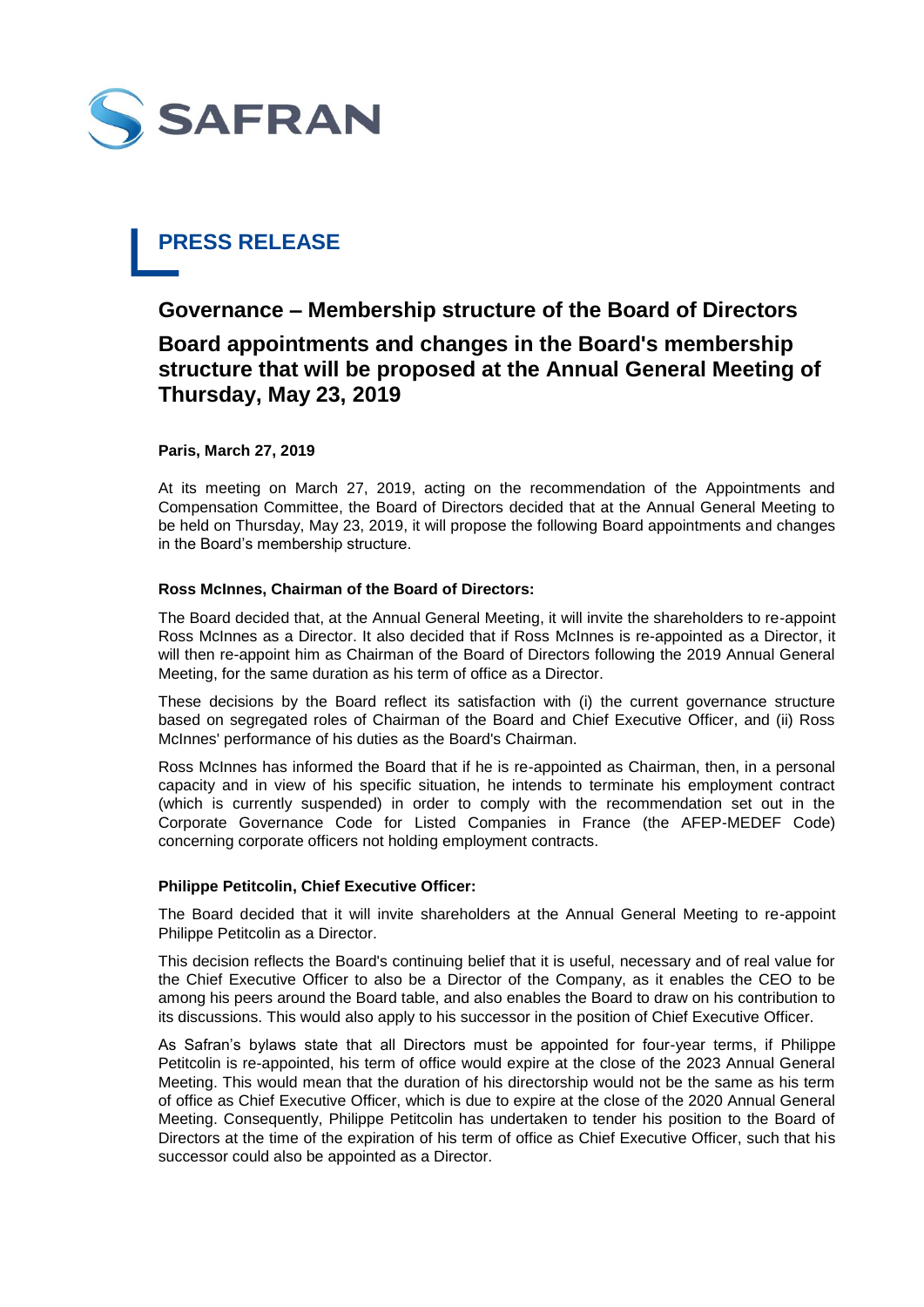

#### **Increase in the number of independent Directors on the Board:**

The Board has decided that at the Annual General Meeting it will also ask shareholders to:

- re-appoint Jean-Lou Chameau as an independent Director; and
- appoint Laurent Guillot as an additional independent Director, who would also be called to join the Audit and Risk Committee.

The Board will be able to propose the appointment of this additional independent Director due to the vacant seat that has arisen as a result of a reduction from two to one in the number of Directors put forward by the French State.

If the shareholders approve the above appointment and re-appointment, the independence rate of the Board of Directors would increase to 61.5%<sup>1</sup>.

#### **Reduction in the number of Directors with a link to the French State**

Following the 2019 Annual General Meeting, the number of Directors with a link to the French State will be reduced from three to two, i.e.:

- Vincent Imbert, whose re-appointment as a Director put forward by the French State will be on the agenda for the 2019 Annual General Meeting (rather than two Directors put forward by the French State, which was the case until now); and
- Hélène Dantoine, appointed as the representative of the French State on Safran's Board by way of a ministerial decree dated March 13, 2019.

This reduction will result from applying, as agreed with the French State, the provisions of the ordonnance dated August 20, 2014<sup>2</sup>, due to the change in the French State's ownership interest in Safran (11.01% at February 28, 2019).

As stated in Safran's press release issued on February 7, 2018, at the 2019 Annual General Meeting shareholders will also be asked to ratify the Board's temporary appointment of Caroline Laurent as a Director, it being specified that her term of office will expire at the close of the same Annual General Meeting.

The above explanations and the text of the proposed resolutions will be included in the documents provided with the Notice of Meeting for the Annual General Meeting and in the Group's 2018 Registration Document.

\*\*\*

<sup>1</sup> In accordance with the AFEP-MEDEF Code, Directors representing employee shareholders and Directors representing employees are not taken into account when calculating the percentage of independent Directors.

<sup>2</sup> *Ordonnance* no. 2014-948 dated August 20, 2014, which sets down the terms and conditions of the State's representation on the boards of companies in which it holds an ownership interest (Article 4 for the Director representing the French State and Article 6 for the Director put forward by the French State for appointment by shareholders).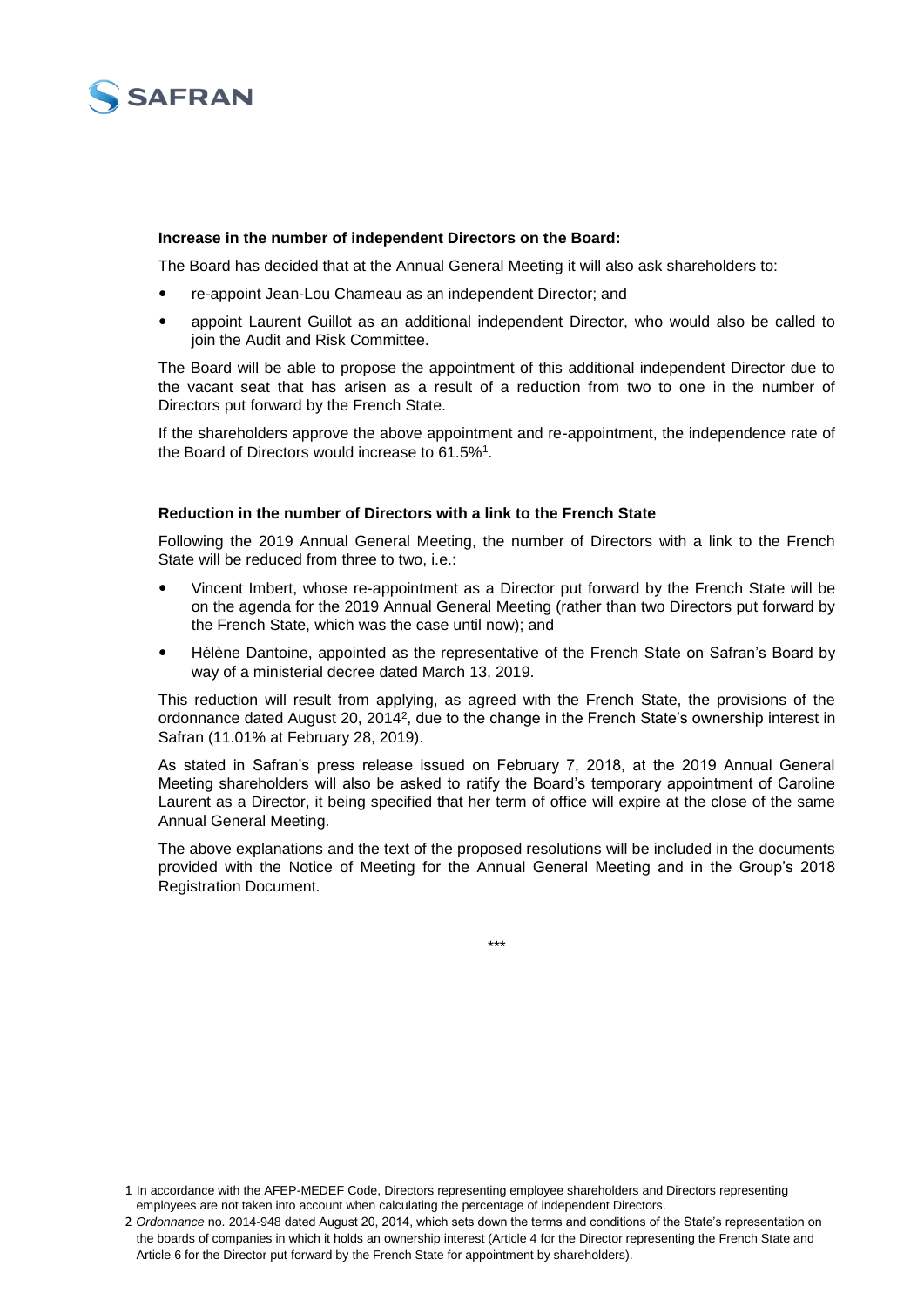

#### **Laurent Guillot, Chief Operating Officer of Compagnie de Saint-Gobain**



Born in 1969, Laurent Guillot, a French national, is a graduate of École Polytechnique and of École des Ponts Paris Tech engineering school, and holds a postgraduate degree in macroeconomics from Université Paris I.

He began his career with the French Ministry of Finance in 1996, initially as head of the Energy unit in the Forecasting Department and then as head of the Central Africa unit within the Treasury Department's International Division. In 1999, he was appointed technical advisor to the Minister of Infrastructure, Transport and Housing, first on maritime issues and then on budgetary, financial and industrial issues.

He joined Compagnie de Saint-Gobain in 2002 as Vice President of Corporate Planning. He was appointed Vice-President of Construction Abrasives in 2004, becoming Vice President of High-Performance Refractories and Diesel Particulate Filters the following year. In 2007, he was appointed General Delegate for Brazil, Argentina and Chile.

Laurent Guillot served as Saint-Gobain's Chief Financial Officer from 2009 to the end of 2015.

In 2016, he was appointed Vice-President of the High-Performance Materials business. The following year, he became Senior Vice-President of Compagnie de Saint-Gobain in charge of the High-Performance Materials business, with direct oversight over the Performance Plastics business.

Since January 1, 2019, he has been Chief Operating Officer of Compagnie de Saint-Gobain in charge of High-Performance Solutions and also has responsibility for information systems.

Laurent Guillot would bring to the Board his financial expertise, skills and experience as an operational and functional manager of a global industrial group, as well as his expertise in highperformance materials, industrialization and information systems.

### **Hélène Dantoine, Deputy Chief Executive Officer of the State Investments Agency (APE)**



Born in 1971, Hélène Dantoine, a French national, is a graduate of the Ecole Nationale d'Administration (ENA) and the Institut d'Etudes Politiques de Paris. She also holds a masters degree in public law and a post-graduate degree (DEA) in Latin-American studies.

Hélène Dantoine began her career in 1995 with the French Foreign Ministry. From 2003 to 2005 she attended ENA, and after her graduation she joined the French General Finance Inspectorate (IGF). In 2009, she moved back to the Foreign Ministry and then in 2010 once again worked with the IGF.

In 2011, Hélène Dantoine joined the Total group, where she served in various management positions for seven years (New Business Project Director; Logistics and Support Director for the